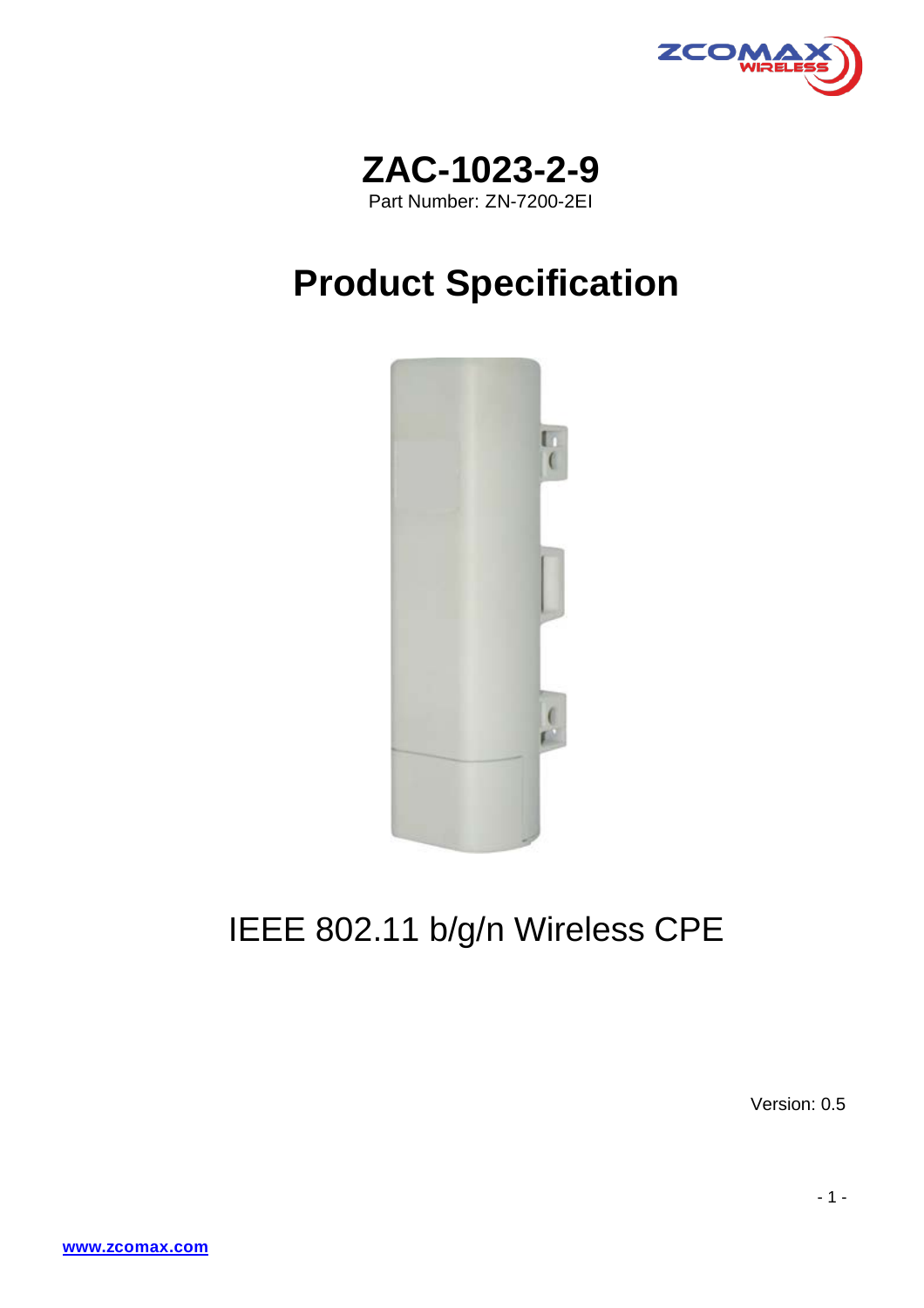

### **2 Specification**

#### **2.1 Hardware Specification**

#### Table 2-1 Hardware Specification

| <b>Features</b>             | <b>Additional Information</b>                                                                               |  |  |
|-----------------------------|-------------------------------------------------------------------------------------------------------------|--|--|
| Chipset                     | Atheros: AR9342                                                                                             |  |  |
| Standard Compliance         | - IEEE 802.3u MDI / MDIX 10/100 Fast Ethernet                                                               |  |  |
|                             | - IEEE 802.11b/g/n wireless LAN interface                                                                   |  |  |
| <b>DDRII</b>                | 64Mbyte                                                                                                     |  |  |
| Flash                       | 16Mbyte                                                                                                     |  |  |
| Power input requirement     | Passive POE 24Vdc                                                                                           |  |  |
|                             | Pin 4, 5 positive                                                                                           |  |  |
|                             | Pin 7, 8 negative                                                                                           |  |  |
| Ethernet PHY                | 10/100 Mbps                                                                                                 |  |  |
| Antenna                     | Internal 9dBi directional antenna (Vertical, Horizontal)                                                    |  |  |
| Antenna Frequency band      | 2.4~2.5GHz                                                                                                  |  |  |
| <b>Vertical Port HPBW</b>   | (XY Plane /H-Plane) : >80° ; (XZ Plane /E-Plane) : >60°                                                     |  |  |
| <b>Horizontal Port HPBW</b> | (XY Plane /E-Plane) : >70 $^{\circ}$ ; (XZ Plane /H-Plane) : >50 $^{\circ}$                                 |  |  |
| Antenna Configuration       | 2 X 2 (2 Tx, 2 Rx)                                                                                          |  |  |
| LAN port                    | 1 port                                                                                                      |  |  |
| <b>Reset Button</b>         | Reset device to factory default                                                                             |  |  |
| Ground                      | Ground terminal x1                                                                                          |  |  |
| System Update Capability    | - Support HTTP UI upgrade via Ethernet port or wireless network<br>- Support TFTP upgrade via Ethernet port |  |  |
| <b>LED Definition</b>       | Power (Single-color LED x1)                                                                                 |  |  |
|                             | • On: Power on                                                                                              |  |  |
|                             | • Off: Power off                                                                                            |  |  |
|                             | LAN (Single-color LED x1)                                                                                   |  |  |
|                             | • Off: Ethernet disconnected                                                                                |  |  |
|                             | . On: Ethernet connected                                                                                    |  |  |
|                             | • Blinking: Transmitting / receiving data                                                                   |  |  |
|                             | <b>WLAN (Single-color LED x1)</b><br>• Off: Radio disabled                                                  |  |  |
|                             | • On: Radio enabled                                                                                         |  |  |
|                             | • Blinking: Radio transmitting / receiving data                                                             |  |  |
|                             | Signal *3 (Single-color LED x3)                                                                             |  |  |
|                             | +3 LED ON: Excellent signal strength                                                                        |  |  |
|                             | . 2 LED ON: Good signal strength                                                                            |  |  |
|                             | . 1 LED ON: Weak signal strength                                                                            |  |  |
| Data Rate                   | 11b: 11M, 5.5M, 2M, 1Mbps                                                                                   |  |  |
|                             | 11g: 54M, 48M, 36M, 24M, 18M, 12M, 9M, 6Mbps                                                                |  |  |
|                             | 11n: HT20 MCS0~15                                                                                           |  |  |
|                             | HT40 MCS0~15                                                                                                |  |  |
| Data modulation type        | DSSS / BPSK / QPSK / CCK / DQPSK / DBPSK                                                                    |  |  |
|                             | 802.11b/g/n: OFDM                                                                                           |  |  |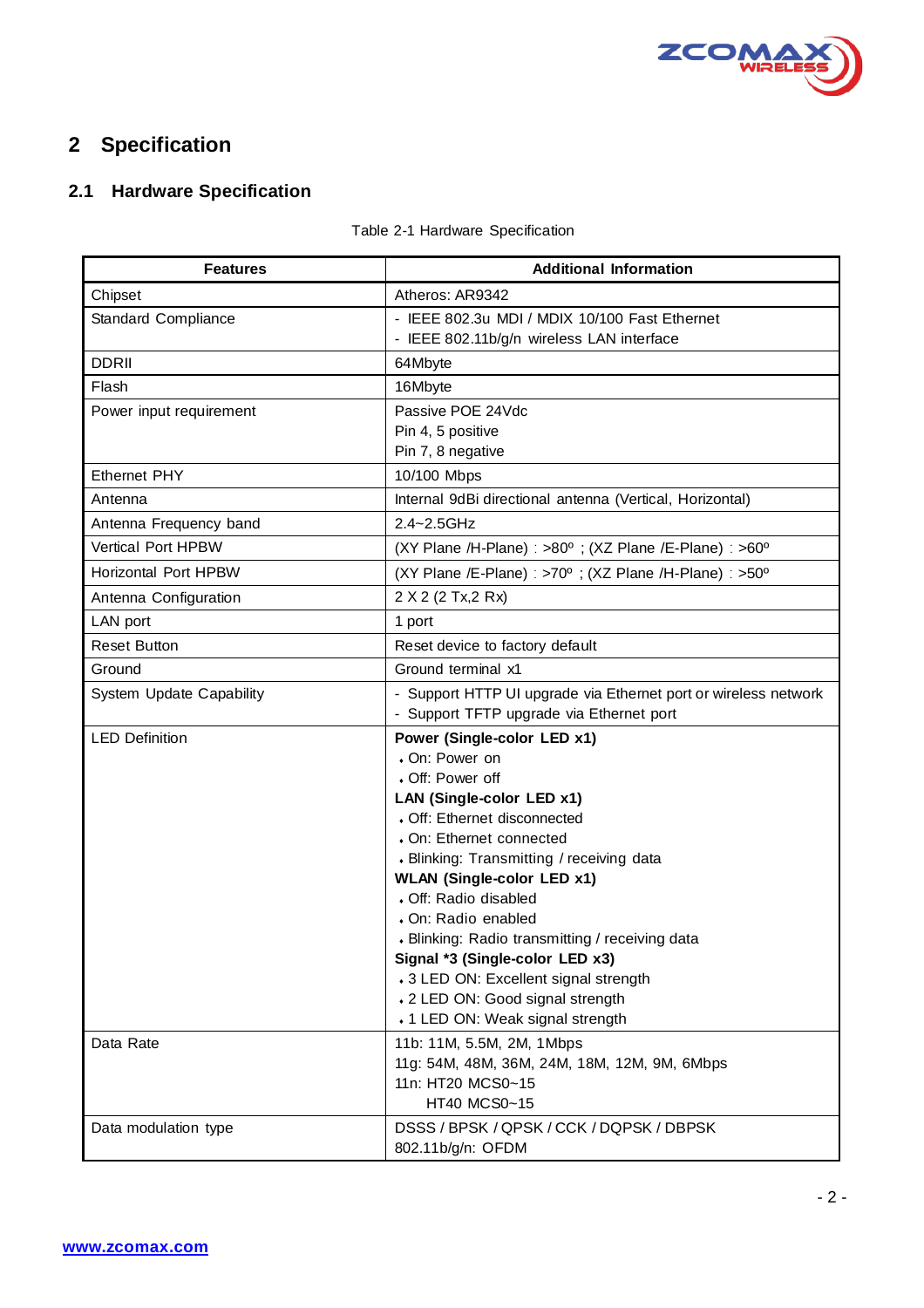

|                               |                  | 802.11n: OFDM                |  |                          |                              |                              |
|-------------------------------|------------------|------------------------------|--|--------------------------|------------------------------|------------------------------|
| RF frequency range            |                  | FCC: 2.412 GHz ~ 2.462 GHz   |  |                          |                              |                              |
|                               |                  | NCC: 2.412 GHz ~ 2.462 GHz   |  |                          |                              |                              |
|                               |                  | CE: 2.412 GHz ~ 2.472 GHz    |  |                          |                              |                              |
| Power Consumption (W)         |                  | <12W                         |  |                          |                              |                              |
| Average Output Power*         | 802.11b          | 1, 2, 5, 11 Mbps             |  | 27 dBm                   |                              |                              |
|                               | 802.11g          | 6, 9, 12, 18, 24 Mbps        |  |                          | 25 dBm                       |                              |
|                               |                  | 36 Mbps                      |  |                          | 24 dBm                       |                              |
|                               |                  | 48, 54 Mbps                  |  |                          | 23 dBm                       |                              |
|                               | 802.11gn         | MCS0, MCS8                   |  |                          | 30 dBm                       |                              |
|                               | (HT20)**         | MCS1, MCS2,                  |  |                          | 29 dBm                       |                              |
|                               |                  | MCS3, MCS9,                  |  |                          |                              |                              |
|                               |                  | MCS10, MCS11                 |  |                          |                              |                              |
|                               |                  | MCS4, MCS12<br>MCS5, MCS13   |  |                          | 28 dBm<br>27 dBm             |                              |
|                               |                  | MCS6, MCS7,                  |  |                          | 26 dBm                       |                              |
|                               |                  | <b>MCS14, MCS15</b>          |  |                          |                              |                              |
|                               | 802.11gn         | MCS0, MCS8                   |  |                          | 29 dBm                       |                              |
|                               | $(HT40)$ **      | MCS1, MCS2,                  |  |                          | 28 dBm                       |                              |
|                               |                  | MCS3, MCS9,                  |  |                          |                              |                              |
|                               |                  | MCS10, MCS11                 |  |                          |                              |                              |
|                               |                  | MCS4, MCS12                  |  |                          | 27 dBm                       |                              |
|                               |                  | MCS5, MCS13<br>MCS6, MCS7,   |  |                          | 26 dBm<br>25 dBm             |                              |
|                               |                  | <b>MCS14, MCS15</b>          |  |                          |                              |                              |
| Sensitivity (at single chain) | Mode             | 802.11b                      |  | 802.11g                  |                              | 802.11n(HT20) 802.11n (HT40) |
|                               |                  | <b>FER&lt;8%</b>             |  | FER<10%                  | FER<10%                      | FER<10%                      |
|                               | 11 Mbps          | $-96$                        |  | $\overline{\phantom{a}}$ | $\overline{\phantom{a}}$     |                              |
|                               | 5.5 Mbps         | $-94$                        |  | $\blacksquare$           | $\overline{\phantom{a}}$     | $\overline{\phantom{a}}$     |
|                               | 2 Mbps           | $-93$                        |  | $\overline{\phantom{a}}$ | $\blacksquare$               | $\overline{\phantom{a}}$     |
|                               | 1 Mbps           | $-90$                        |  |                          | $\blacksquare$               |                              |
|                               | 6 Mbps           | $\overline{\phantom{a}}$     |  | -94                      | $\blacksquare$               | $\overline{\phantom{0}}$     |
|                               | 9 Mbps           | $\blacksquare$               |  | $-93$                    | $\blacksquare$               | $\overline{\phantom{a}}$     |
|                               | 12 Mbps          | $\qquad \qquad \blacksquare$ |  | $-90$                    | $\qquad \qquad \blacksquare$ | $\qquad \qquad \blacksquare$ |
|                               | 18 Mbps          | $\blacksquare$               |  | $-88$                    | $\qquad \qquad \blacksquare$ |                              |
|                               | 24 Mbps          | $\qquad \qquad -$            |  | $-85$                    | $\overline{\phantom{a}}$     | $\overline{\phantom{0}}$     |
|                               | 36 Mbps          | $\overline{\phantom{0}}$     |  | $-81$                    | $\overline{\phantom{a}}$     | -                            |
|                               | 48 Mbps          | $\overline{\phantom{a}}$     |  | $-76$                    | $\blacksquare$               | $\overline{\phantom{0}}$     |
|                               | 54 Mbps          | $\overline{\phantom{0}}$     |  | $-75$                    | $\overline{a}$               | $\overline{\phantom{a}}$     |
|                               | MCS0             | $\qquad \qquad \blacksquare$ |  | $\blacksquare$           | $-94$                        | $\overline{\phantom{0}}$     |
|                               | MCS1             | $\blacksquare$               |  | $\blacksquare$           | $-89$                        | $\blacksquare$               |
|                               | MCS <sub>2</sub> | $\overline{\phantom{a}}$     |  | $\overline{\phantom{a}}$ | $-87$                        | $\overline{\phantom{0}}$     |
|                               | MCS3             | $\overline{\phantom{a}}$     |  | $\blacksquare$           | $-84$                        | $\overline{\phantom{0}}$     |
|                               | MCS4             | $\blacksquare$               |  | $\blacksquare$           | $-80$                        | $\overline{\phantom{0}}$     |
|                               | MCS5             | $\overline{\phantom{a}}$     |  | $\overline{\phantom{a}}$ | $-76$                        | $\overline{\phantom{0}}$     |
|                               | MCS6             | $\overline{\phantom{a}}$     |  | $\frac{1}{2}$            | $-75$                        | $\overline{\phantom{0}}$     |
|                               | MCS7             | $\overline{\phantom{a}}$     |  | $\overline{\phantom{a}}$ | $-74$                        | $\blacksquare$               |
|                               | MCS8             | $\overline{\phantom{0}}$     |  | $\blacksquare$           | $\blacksquare$               | $-91$                        |

\* +,-2dBm. The listed value is the target power calibrated in the radio. The actual power will vary depending on each country's regulation.

\*\* The combined power of chain 0 plus chain 1.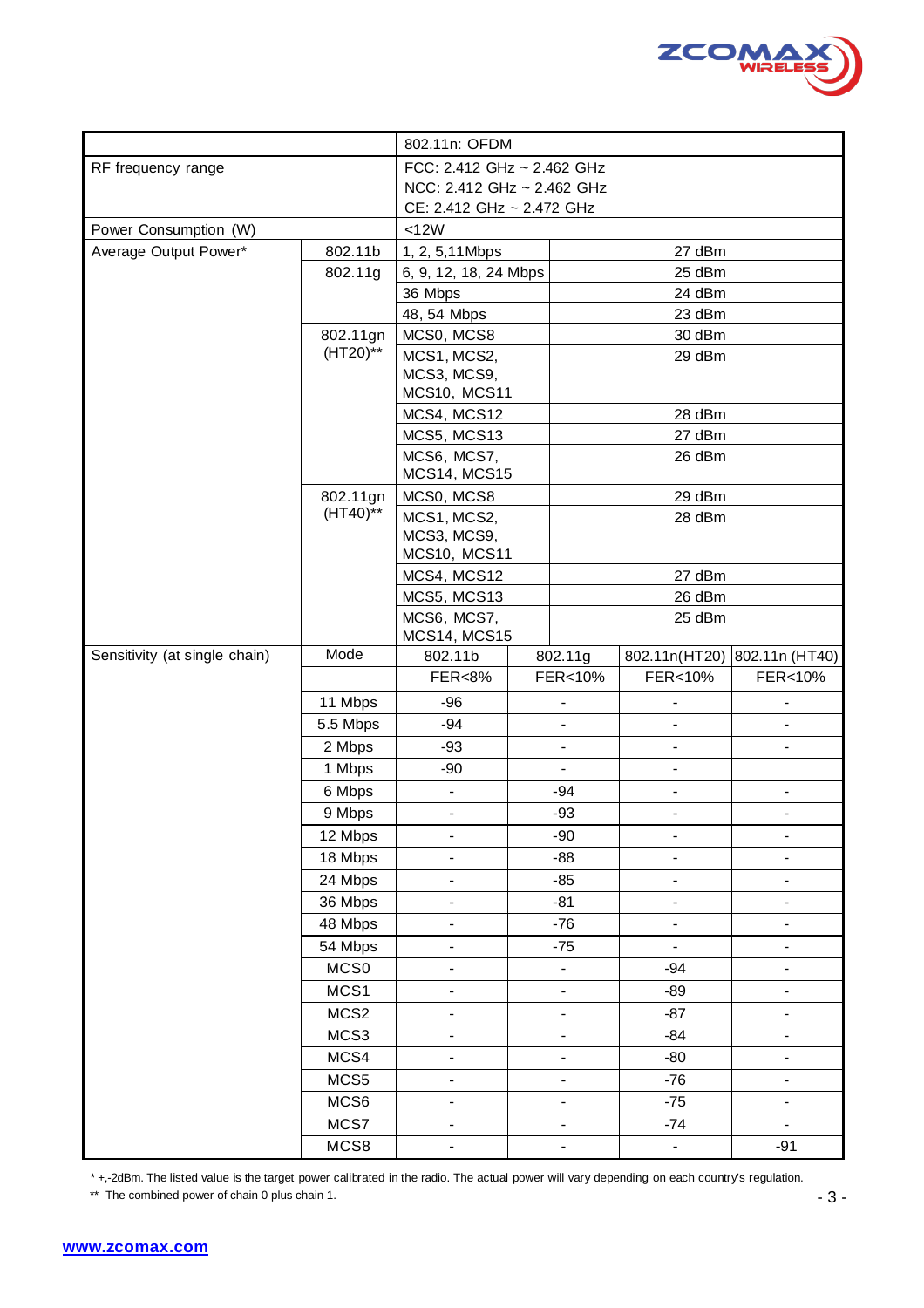

| MCS9              |  | -                        | $-86$ |
|-------------------|--|--------------------------|-------|
| MCS10             |  |                          | $-84$ |
| MCS11             |  |                          | $-81$ |
| MCS12             |  |                          | -7    |
| MCS <sub>13</sub> |  | $\overline{\phantom{0}}$ | $-73$ |
| MCS14             |  | $\overline{\phantom{0}}$ | $-72$ |
| MCS15             |  |                          | $-7'$ |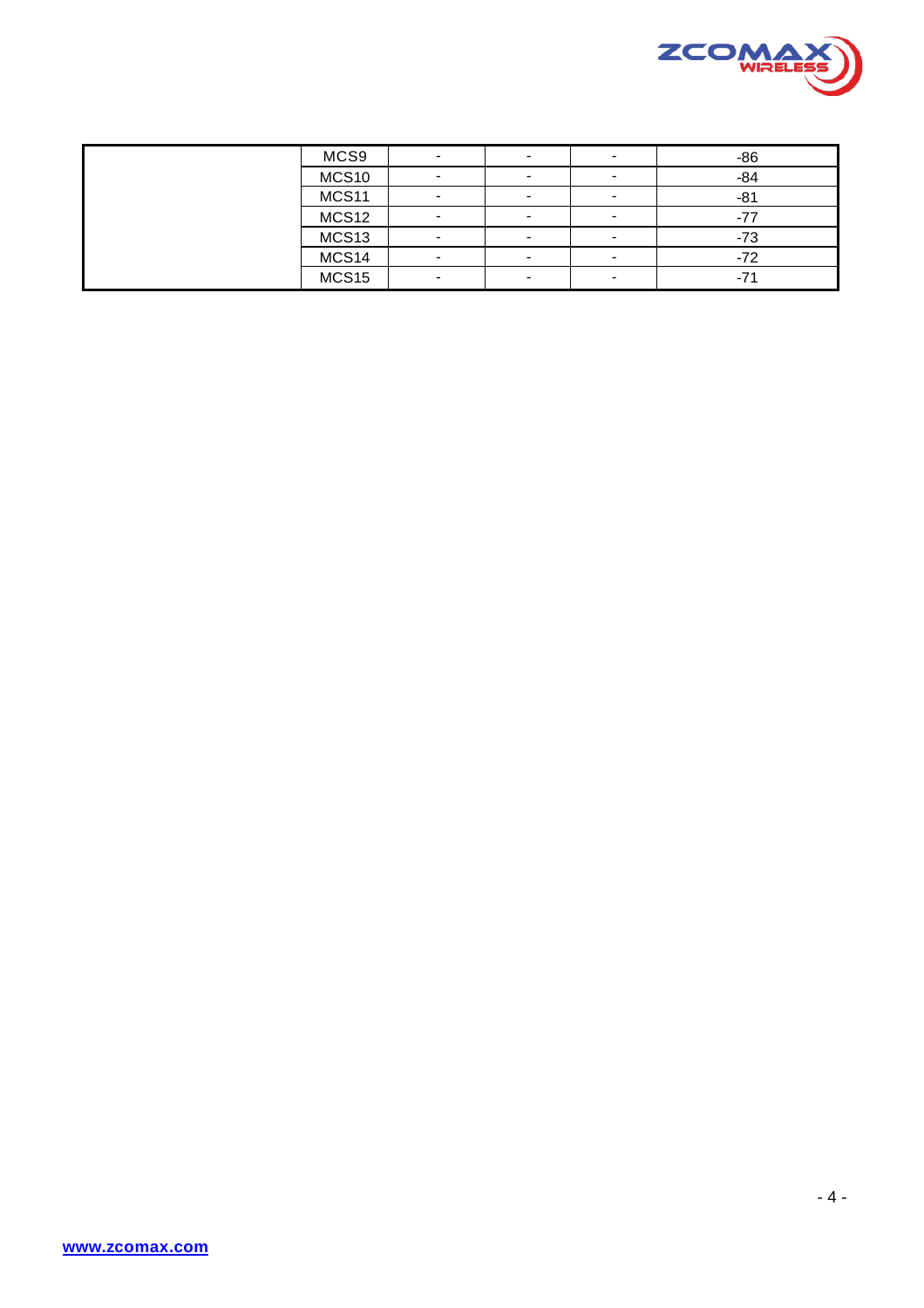

#### **2.2 Firmware Specification**

| <b>Function Catalog</b> |                                               | <b>Detail Function</b>                                                                                                                                                                                                                                                                                                                 | <b>Default settings</b>                                                                                                                                           |
|-------------------------|-----------------------------------------------|----------------------------------------------------------------------------------------------------------------------------------------------------------------------------------------------------------------------------------------------------------------------------------------------------------------------------------------|-------------------------------------------------------------------------------------------------------------------------------------------------------------------|
| Web Language            |                                               | English/Chinese                                                                                                                                                                                                                                                                                                                        | English                                                                                                                                                           |
| Status                  |                                               | Information                                                                                                                                                                                                                                                                                                                            |                                                                                                                                                                   |
|                         |                                               | Connections                                                                                                                                                                                                                                                                                                                            |                                                                                                                                                                   |
|                         |                                               | <b>Statistics</b>                                                                                                                                                                                                                                                                                                                      |                                                                                                                                                                   |
|                         |                                               | <b>ARP Table</b>                                                                                                                                                                                                                                                                                                                       |                                                                                                                                                                   |
|                         |                                               | <b>Bridge Table</b>                                                                                                                                                                                                                                                                                                                    |                                                                                                                                                                   |
|                         |                                               | <b>DHCP Client List</b>                                                                                                                                                                                                                                                                                                                |                                                                                                                                                                   |
|                         |                                               | Network Activity                                                                                                                                                                                                                                                                                                                       |                                                                                                                                                                   |
| System                  | <b>Basic Settings:</b>                        | 1. Device Name<br>2. Country/Region<br>3. Device Mode                                                                                                                                                                                                                                                                                  | <b>APXXXXXX</b><br><b>United States</b>                                                                                                                           |
|                         | Network Settings:                             | Network Mode<br>Spanning Tree<br><b>STP Forward Delay</b><br>Enable 802.1Q VLAN<br>Management VLAN ID<br><b>WAN Access Type</b><br>1. Static IP<br>2. DHCP Client<br>3. PPPoE<br><b>WAN IP Address</b><br><b>LAN Access Type</b><br>1. Static IP<br>2. DHCP Client<br><b>LAN IP Address</b><br><b>DHCP Server</b><br><b>DHCP Relay</b> | <b>Bridge</b><br>Enable<br>1 (second)<br><b>Disabled</b><br>0<br><b>Static</b><br>Manual, 192.168.0.99<br><b>Static</b><br>Manual, 192.168.1.1<br><b>Disabled</b> |
|                         | <b>Time Setting</b>                           | 1. Current Time<br>2. Time Zone Select<br>3. Enable NTP client update<br>IP Address of Authentication RADIUS                                                                                                                                                                                                                           | <b>Disabled</b><br><b>GMT</b><br>Disabled                                                                                                                         |
|                         | <b>RADIUS Settings</b>                        | Server                                                                                                                                                                                                                                                                                                                                 | 0.0.0.0                                                                                                                                                           |
|                         | <b>Firewall Setting</b><br>(Router Mode Only) | 1. Source IP Filtering<br>2. Destination IP Filtering<br>3. Source Port Filtering<br>4. Destination Port Filtering<br>5. Port Forwarding<br>6. UDP Pass-through<br>7. DMZ                                                                                                                                                              |                                                                                                                                                                   |
| Wireless                | <b>Basic Wireless</b>                         | Disable Wireless LAN Interface                                                                                                                                                                                                                                                                                                         | Unselected                                                                                                                                                        |
|                         | Settings                                      | <b>Operation Mode</b>                                                                                                                                                                                                                                                                                                                  | AP                                                                                                                                                                |
|                         |                                               | AP Mode Function:                                                                                                                                                                                                                                                                                                                      |                                                                                                                                                                   |
|                         |                                               | 1. SSID                                                                                                                                                                                                                                                                                                                                | Wireless                                                                                                                                                          |
|                         |                                               | 2. Broadcast SSID                                                                                                                                                                                                                                                                                                                      | Enabled                                                                                                                                                           |
|                         |                                               | 3. 802.11 Mode<br>4. HT Protect                                                                                                                                                                                                                                                                                                        | 802.11b/g/n<br>Disabled                                                                                                                                           |
|                         |                                               |                                                                                                                                                                                                                                                                                                                                        |                                                                                                                                                                   |

#### Table 2-2 Firmware Specification (Fat AP Mode)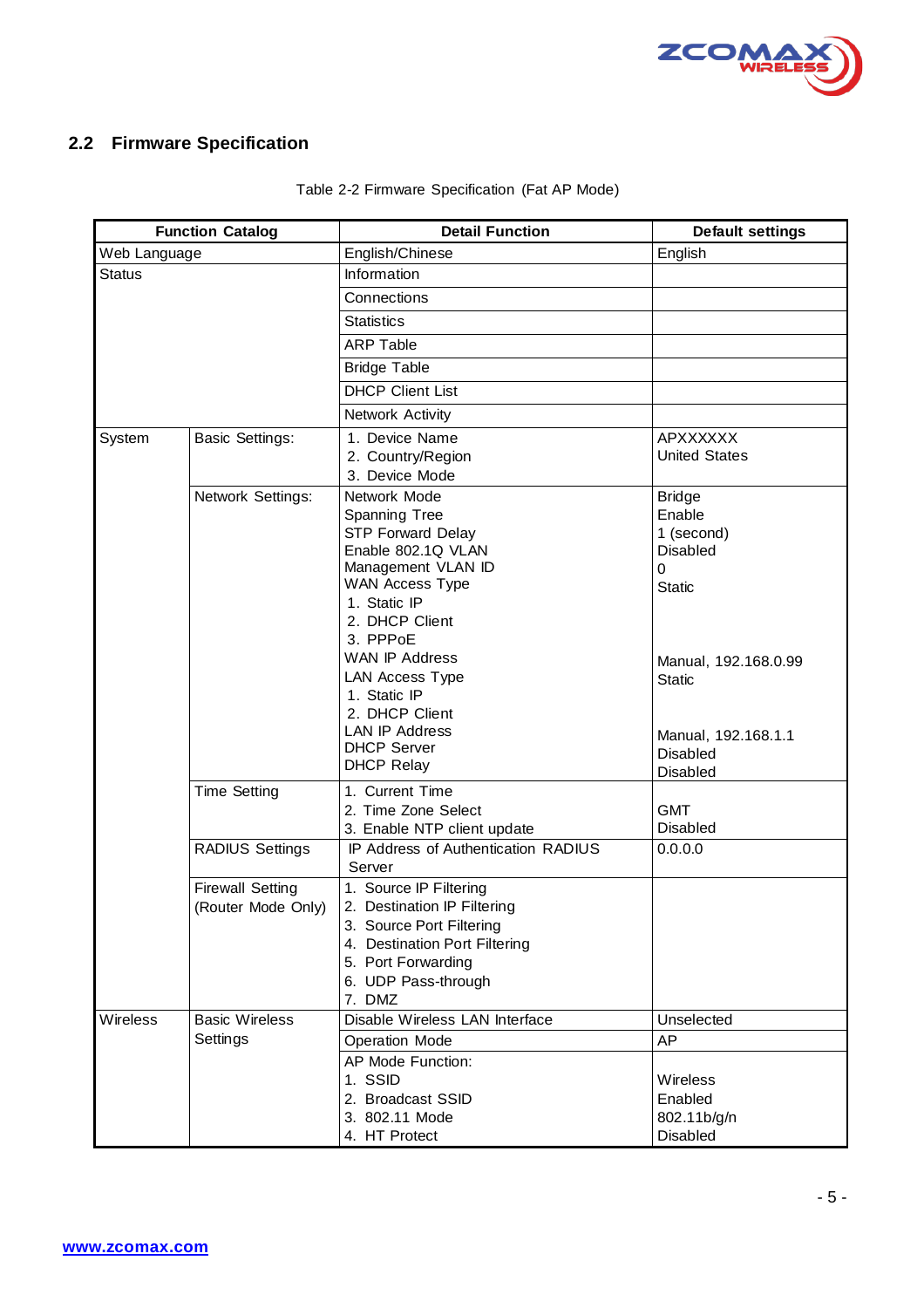

|                         | 5. Frequency/Channel                       | 2437MHz (6)     |
|-------------------------|--------------------------------------------|-----------------|
|                         | 6. Extension Channel                       | None            |
|                         | 7. Channel Model                           | 20MHz           |
|                         | a. 20MHz                                   |                 |
|                         | b. 40MHz                                   |                 |
|                         | 8. Maximum Output Power (per chain)        | Full            |
|                         | 9. Date Rate                               | Auto            |
|                         | 10. Channel Protection                     | None            |
|                         | a. None                                    |                 |
|                         | b. CTS to self                             |                 |
|                         | c. RTS-CTS                                 |                 |
|                         | Wireless Client Mode Function:             |                 |
|                         | 1. SSID                                    | Wireless        |
|                         | 2. Lock AP MAC                             | Disabled        |
|                         | 3. 802.11 Mode                             | 802.11b/g/n     |
|                         | 4. Channel Model                           | 20MHz           |
|                         | a. 20MHz                                   |                 |
|                         | b.40MHz                                    |                 |
|                         | 5. Maximum Output Power (per chain)        | Full            |
|                         | 6. Channel Protection                      | None            |
|                         | a. None                                    |                 |
|                         | b. CTS to self                             |                 |
|                         | c. RTS-CTS                                 |                 |
|                         | 7. Enable MAC Clone                        | <b>Disabled</b> |
|                         | <b>Bridge Mode Function:</b>               |                 |
|                         | 1. 802.11 Mode                             | 802.11b/g/n     |
|                         | 2. Frequency/Channel                       | 2437MHz (6)     |
|                         | 3. Extension Channel                       | None            |
|                         | 4. Channel Model                           | 20MHz           |
|                         | a. 20MHz                                   |                 |
|                         | b. 40MHz                                   |                 |
|                         | 5. Maximum Output Power (per chain)        | Full            |
|                         | 6. Data Rate                               | Auto            |
|                         | 7. Channel Protection                      | None            |
|                         | a. None                                    |                 |
|                         | b. CTS to self                             |                 |
|                         | c. RTS-CTS                                 |                 |
|                         | AP Repeater Mode Function:                 |                 |
|                         | 1. SSID                                    | Wireless        |
|                         | 2. Broadcast SSID                          | Enable          |
|                         | 3. 802.11 Mode                             | 802.11b/g/n     |
|                         | 4. HT Protect                              | Disabled        |
|                         | 5. Frequency/Channel                       | 2437MHz (6)     |
|                         | 6. Extension Channel                       | None            |
|                         | 7. Channel Model                           | 20MHz           |
|                         | a. 20MHz                                   |                 |
|                         | b. 40MHz                                   |                 |
|                         | 8. Maximum Output Power (per chain)        | Full            |
|                         | 9. Date Rate                               | Auto            |
|                         | 10. Channel Protection                     | None            |
|                         | a. None                                    |                 |
|                         | b. CTS to self                             |                 |
|                         | c. RTS-CTS                                 |                 |
| <b>Profile Settings</b> | 1. VAP Profile Settings (up to 8 profiles) |                 |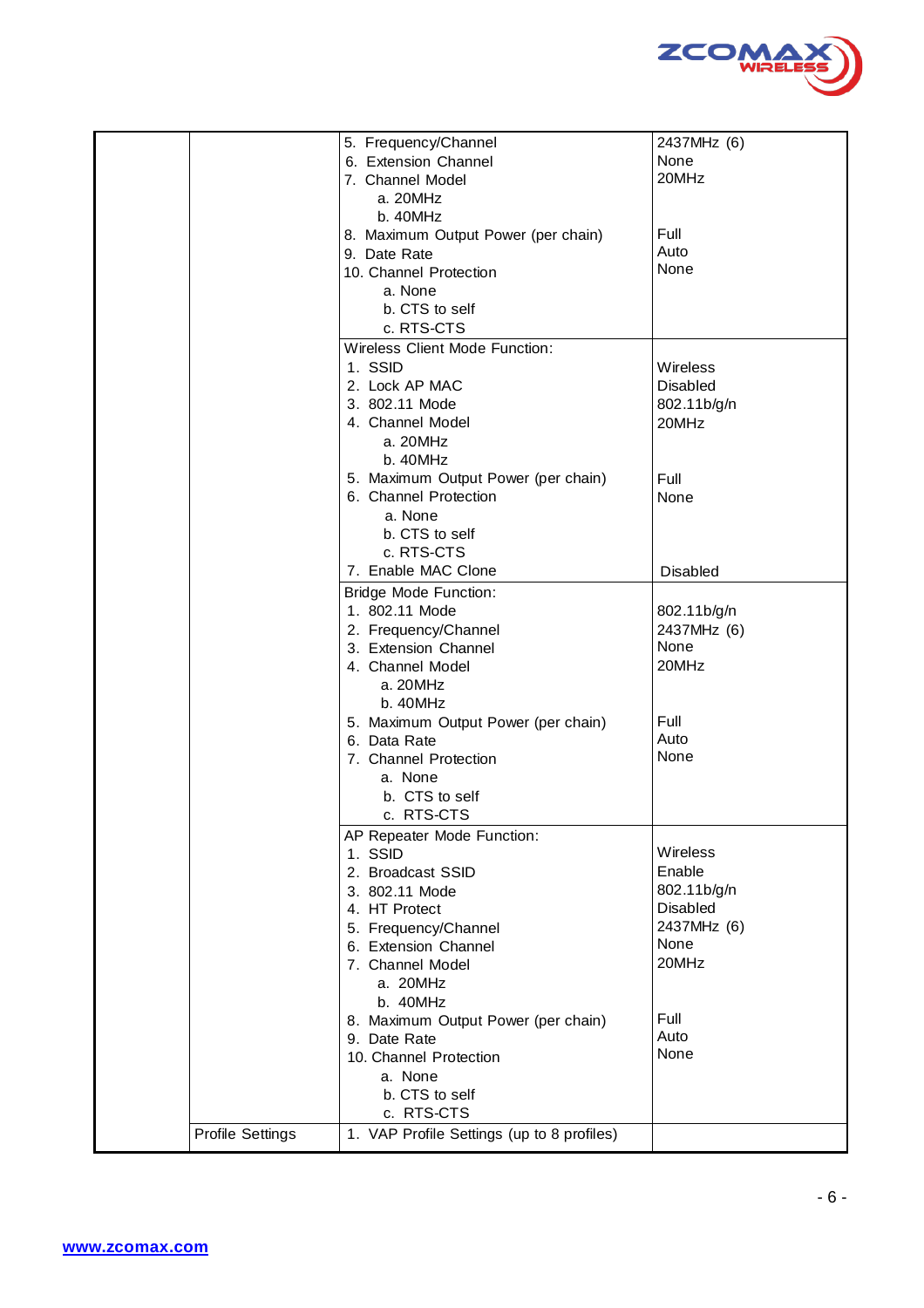

|                   |                        | In Each Profile:<br><b>Basic Settings</b><br>1. Profile Name<br>2. SSID<br>3. Broadcast SSID<br>4. Wireless Separation<br>5. WMM<br>6. Station Number Limitation<br>7. Max. Station Number<br>8. VAP VLAN ID<br>9. IGMP Snooping | Profile $1 - 8$<br>Wireless<br>Enabled<br><b>Disabled</b><br>Enabled<br><b>Disabled</b><br>32<br>$\Omega$<br>Enabled |
|-------------------|------------------------|----------------------------------------------------------------------------------------------------------------------------------------------------------------------------------------------------------------------------------|----------------------------------------------------------------------------------------------------------------------|
|                   |                        | <b>Security Settings</b><br>1. Open System<br>2. Shared Key (64/128/152-bits WEP)<br>3. Legacy 802.1X<br>4. WPA<br>5. WPA2<br>6. WPA + WPA2<br>7. WPA-PSK(TKIP)<br>8. WPA2-PSK(AES)<br>9. WPA-PSK + WPA2-PSK                     | Open System                                                                                                          |
|                   | Advanced settings      | A-MPDU Aggregation                                                                                                                                                                                                               | Enabled                                                                                                              |
|                   |                        | A-MSDU Aggregation                                                                                                                                                                                                               | <b>Disabled</b>                                                                                                      |
|                   |                        | Short GI                                                                                                                                                                                                                         | Enabled                                                                                                              |
|                   |                        | RTS Threshold(0~2347)                                                                                                                                                                                                            | 2347                                                                                                                 |
|                   |                        | Fragmentation Length(256~2346)                                                                                                                                                                                                   | 2346                                                                                                                 |
|                   |                        | Beacon Interval(20~1000ms)                                                                                                                                                                                                       | 100                                                                                                                  |
|                   |                        | DTIM Interval (1-255)                                                                                                                                                                                                            | 1                                                                                                                    |
|                   |                        | Preamble Type                                                                                                                                                                                                                    | Auto                                                                                                                 |
|                   |                        | <b>IGMP Snooping</b>                                                                                                                                                                                                             | Enabled                                                                                                              |
|                   |                        | <b>Distance</b>                                                                                                                                                                                                                  | 1000(m)                                                                                                              |
|                   |                        | <b>Channel Protection</b>                                                                                                                                                                                                        | None                                                                                                                 |
|                   |                        | (None/CTS to self/RTS-CTS)                                                                                                                                                                                                       |                                                                                                                      |
|                   | <b>Access Control</b>  | Support up to 32 MAC addresses for each<br>profile with modes below:<br>1. Disable<br>2. Allow Listed<br>3. Deny Listed                                                                                                          | Disabled                                                                                                             |
|                   | <b>Traffic Shaping</b> | 1. Overall Traffic Shaping<br>a. Incoming Traffic Limit<br>b. Incoming Traffic Burst<br>c. Outgoing Traffic Limit<br>d. Outgoing Traffic Burst<br>2. VAP Traffic Shaping (per VAP profile)                                       | Disabled<br><b>Disabled</b>                                                                                          |
|                   |                        | a. Outgoing Traffic Limit<br>b. Outgoing Traffic Burst                                                                                                                                                                           |                                                                                                                      |
| Management Remote | Management             | Embedded Web Configuration Interface<br>1. HTTP<br>2. HTTPS<br>3. SSL                                                                                                                                                            | <b>HTTP</b>                                                                                                          |
|                   |                        | Remote Console                                                                                                                                                                                                                   | <b>Telnet</b>                                                                                                        |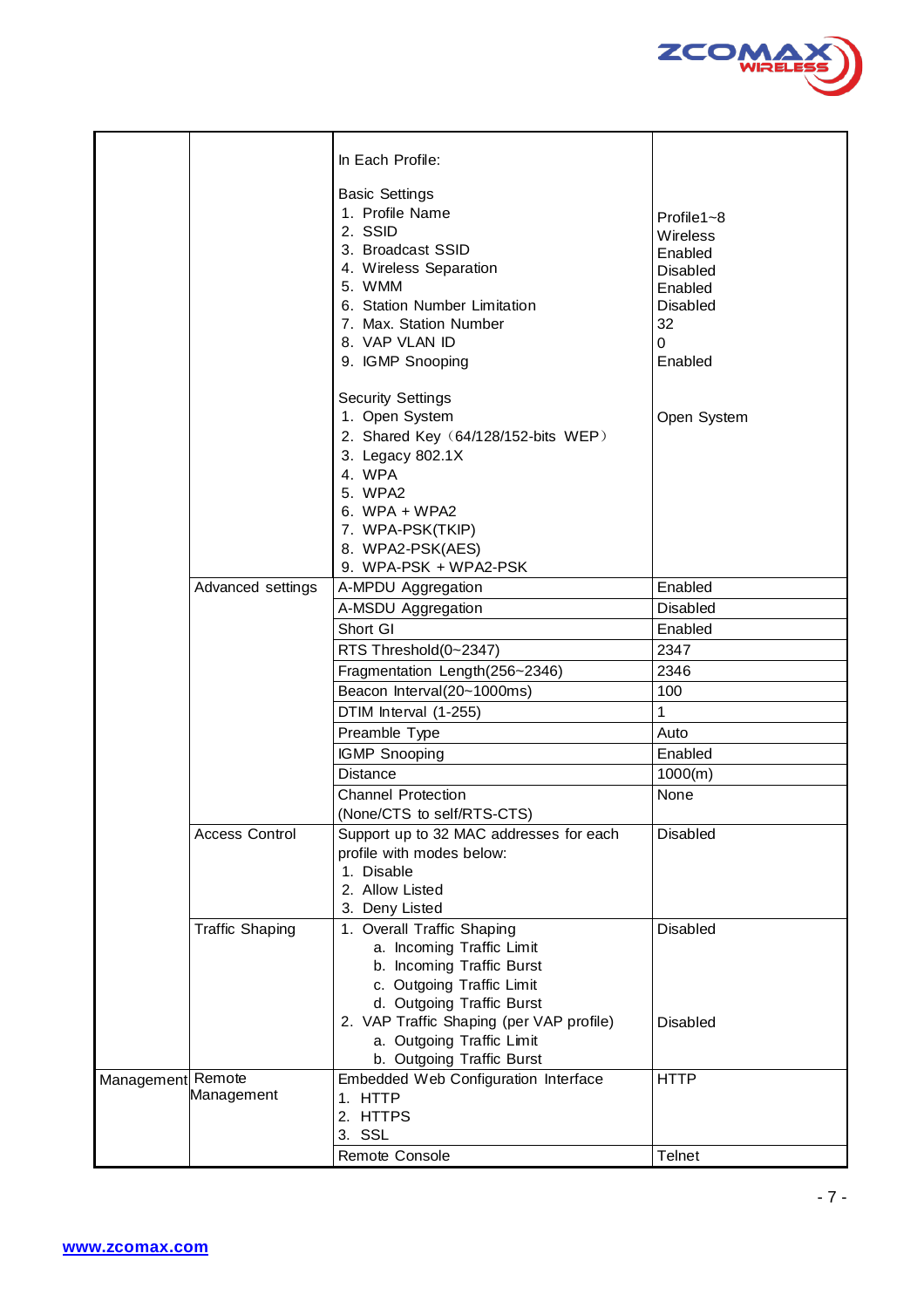

|       |                             | 1. Telnet                                    |                 |
|-------|-----------------------------|----------------------------------------------|-----------------|
|       |                             | 2. SSH                                       |                 |
|       |                             | 3. FTP                                       |                 |
|       |                             | SNMP Management                              | V <sub>2</sub>  |
|       |                             | 1. V1 (RFC 1157)                             |                 |
|       |                             | 2. V2c (RFC 2011-2013)                       |                 |
|       |                             | 3. V3 (RFC 2571-2576)                        |                 |
|       |                             | 4. SNMP trap transmit                        |                 |
|       | Configuration<br>Management | Capability to store configuration backup     |                 |
|       |                             | Configuration changes via:                   |                 |
|       |                             | 1. Local command line                        |                 |
|       |                             | 2. Remote command line (SSH)                 |                 |
|       |                             | 3. Load config file                          |                 |
|       |                             | 4. HTTP user interface                       |                 |
|       |                             | Restore factory defaults via:                |                 |
|       |                             | 1. HTTP-UI                                   |                 |
|       |                             | 2. Push button                               |                 |
|       |                             | <b>FTP</b>                                   | Enabled         |
|       |                             | WISE (Windows-based Utility Software)        | <b>Disabled</b> |
|       |                             | <b>CPE Management</b>                        |                 |
|       | Firmware Upload             | Upgrade Device's Firmware                    |                 |
|       | Configuration File          | Backup and Restore Configuration<br>1.       |                 |
|       |                             | Reset Settings to Factory Default<br>2.      |                 |
|       |                             | 3.<br><b>Reboot Device</b>                   |                 |
|       | Password Settings           | Change Password                              | password        |
|       | Certificate Settings        | Import / Delete User's Certificate Files for |                 |
|       |                             | Wireless Client Mode's User Authentication   |                 |
|       |                             | (802.1X, WPA, or WPA2)                       |                 |
| Tools | System Logs                 | Syslog (RFC 3164) Support                    | <b>Disabled</b> |
|       | Site Survey                 | Wireless Network (AP) Scan Tool              |                 |
|       | Ping Watchdog               | Enable Ping Watchdog                         | <b>Disabled</b> |
|       |                             | IP Address to Ping                           | 0.0.0.0         |
|       |                             | Ping Interval                                | 300 Seconds     |
|       |                             | Startup Delay                                | 100 Seconds     |
|       |                             | Failure Count To Reboot                      | 300             |

Table 2-3 Firmware Specification (AC & Thin AP Mode)

|               | <b>Function Catalog</b>  | <b>Detail Function</b>     | <b>Default Settings</b> |
|---------------|--------------------------|----------------------------|-------------------------|
| Web Language  |                          | English/Chinese            | English                 |
| <b>Status</b> |                          | Information                |                         |
|               |                          | Managed AP                 |                         |
|               |                          | <b>Wireless Users</b>      |                         |
|               |                          | <b>DHCP Client List</b>    |                         |
| Wireless      | <b>Wireless Networks</b> | $VAP1-8$                   | <b>VAP1</b> Enabled     |
| Settings      |                          | <b>VLAN ID</b>             | 0                       |
|               |                          | Description                | Profile $(1-8)$         |
|               |                          | <b>SSID</b>                | Wireless                |
|               |                          | <b>Broadcast SSID</b>      | Enabled                 |
|               |                          | <b>Wireless Separation</b> | Disabled                |
|               |                          | <b>WMM Support</b>         | Enabled                 |
|               |                          | Max. Station Number (0~32) | 32                      |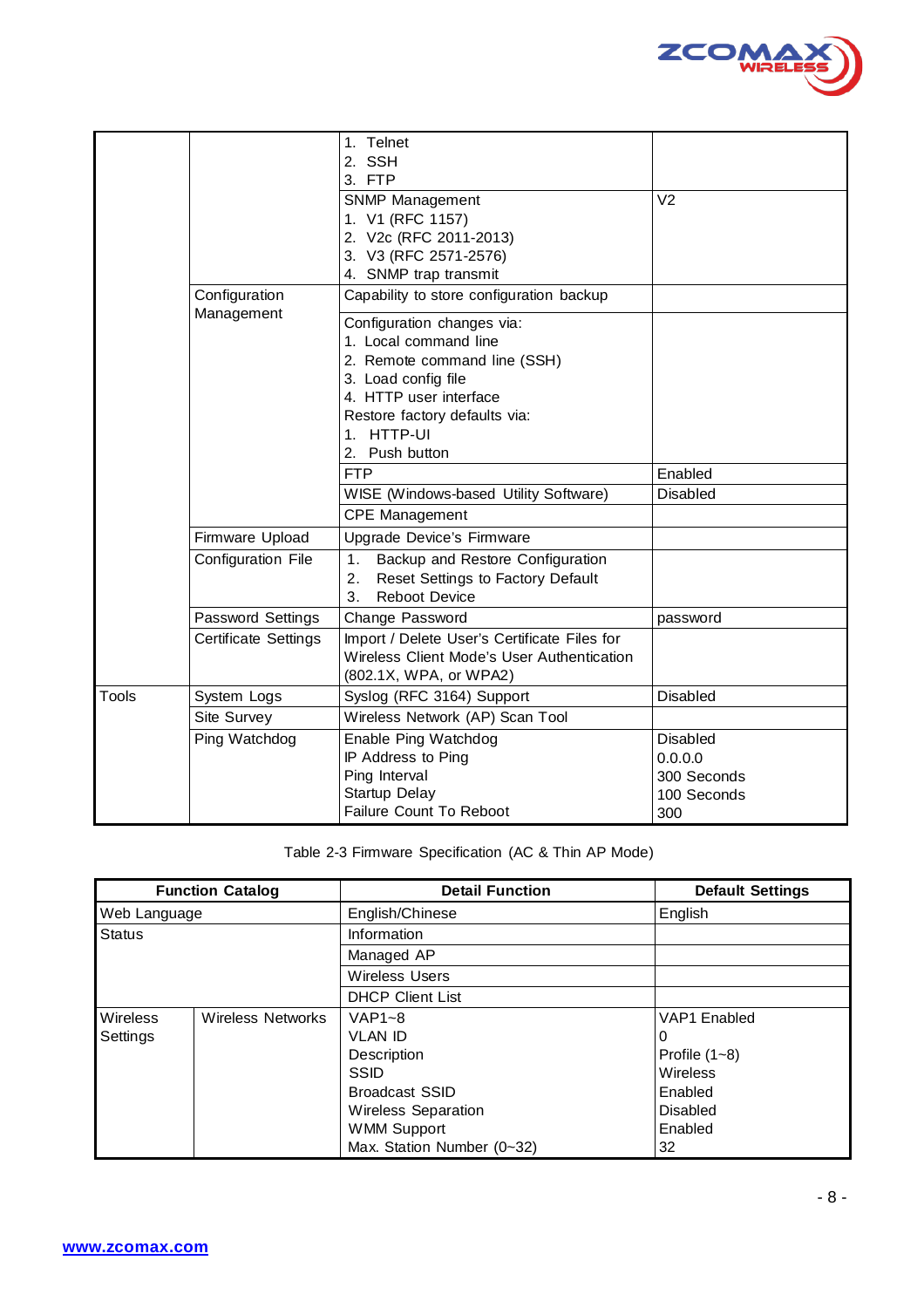

|                           | Network Authentication           | Open System          |
|---------------------------|----------------------------------|----------------------|
|                           | Data Encryption                  | None                 |
| <b>Wireless Protocol</b>  | <b>Basic Settings</b>            | Open System          |
|                           | Country/Region                   | <b>United States</b> |
|                           | 802.11 Mode                      | 802.11A/B/G/N        |
|                           | Data Rate                        | Auto                 |
|                           | <b>Advanced Settings</b>         |                      |
|                           | <b>Preventing DOS Attacks</b>    | <b>Disabled</b>      |
|                           | A-MPDU Aggregation               | Enabled              |
|                           | A-MSDU Aggregation               | <b>Disabled</b>      |
|                           | Short GI                         | Enabled              |
|                           | <b>IGMP Snooping</b>             | Enabled              |
|                           | <b>HT Protect</b>                | <b>Disabled</b>      |
|                           | Preamble Type                    | Auto                 |
|                           | RTS Threshold                    | 2347                 |
|                           | <b>Fragment Threshold</b>        | 2346                 |
|                           | Beacon Interval                  | 100                  |
|                           | <b>DTIM</b> Interval             | 1                    |
|                           | <b>Channel Protection</b>        | None                 |
|                           | <b>Distance</b>                  | 1000                 |
| <b>Access Control</b>     | <b>Wireless Network</b>          | <b>VAP1-Wireless</b> |
|                           | <b>Access Control Mode</b>       | <b>Disable</b>       |
|                           | <b>MAC Address</b>               | N/A                  |
| <b>Traffic Shaping</b>    | Interface Selection              | VAP1                 |
|                           | Enable Traffic Shaping           | <b>Disabled</b>      |
|                           | Outgoing Traffic Rate            | 1024K                |
|                           | <b>Outgoing Traffic Burst</b>    | 20                   |
| <b>LAN Settings</b>       | <b>IP Address</b>                | 192.168.1.1          |
| (Router Only)             | <b>Subnet Mask</b>               | 255.255.255.0        |
|                           | <b>DHCP Server</b>               | Enabled              |
|                           | DHCP IP Address Range            | 192.168.1.1~200      |
|                           | Lease Time                       | 7200                 |
| <b>Firewall Filtering</b> | <b>Enable Firewall Filtering</b> | <b>Disabled</b>      |
| (Router Only)             | Filter Type                      | <b>MAC Filter</b>    |
|                           | <b>Target</b>                    | Drop                 |
|                           | Protocol                         | <b>TCP</b>           |
|                           | Direction                        | Source               |
|                           | <b>MAC Address</b>               | <b>NULL</b>          |
|                           | Comment                          | <b>NULL</b>          |
| Port Forwarding           | <b>Enable Port Forwarding</b>    | Disabled             |
| (Router Only)             | <b>IP Address</b>                | <b>NULL</b>          |
|                           | Protocol                         | <b>TCP</b>           |
|                           | Port                             | <b>NULL</b>          |
|                           | Comment                          | <b>NULL</b>          |
| <b>DMZ Settings</b>       | Enable DMZ                       | Disabled             |
| (Router Only)             | <b>DMZ Host IP Address</b>       | 0.0.0.0              |
| Radius Settings           | Authentication RADIUS Server     |                      |
|                           | <b>IP Address</b>                | 0.0.0.0              |
|                           | Port                             | 1812                 |
|                           | <b>Shared Secret</b>             | ********             |
|                           | Global-Key Update                |                      |
|                           | Seconds                          | 3600                 |
| Management AP Management  | AP lists that managed by AC      | N/A                  |
|                           |                                  |                      |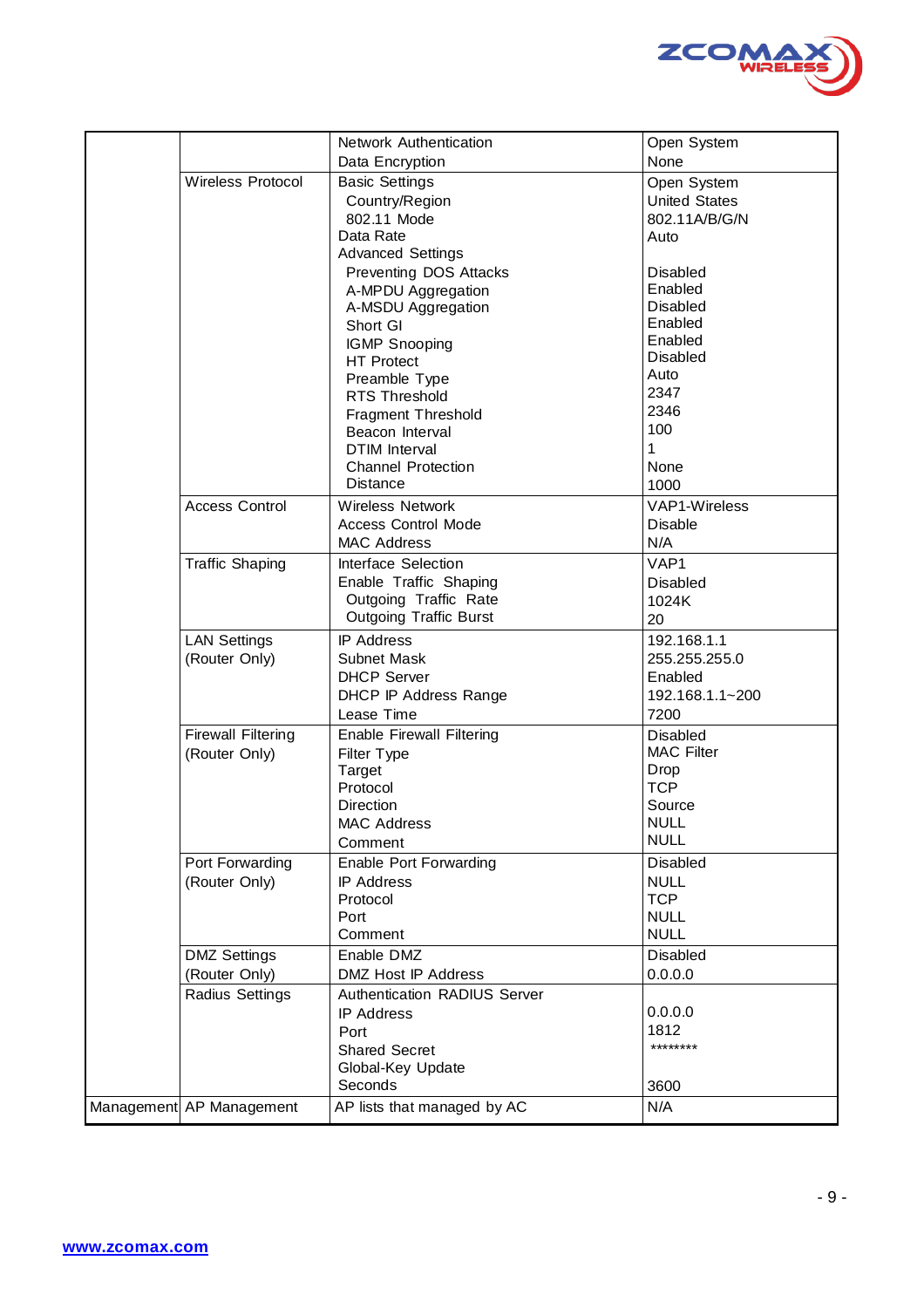

|       | <b>System Settings</b> | <b>Device Settings</b>                        |                                              |
|-------|------------------------|-----------------------------------------------|----------------------------------------------|
|       |                        | Device mode                                   | Virtual AC                                   |
|       |                        | <b>Connect Mode</b>                           | LAN                                          |
|       |                        | Device Name                                   | <b>APXXXXXX</b>                              |
|       |                        | Spanning Tree                                 | Enabled                                      |
|       |                        | <b>STP Forward Delay</b>                      | 1                                            |
|       |                        | Enable 802.1Q VLAN                            | <b>Disabled</b>                              |
|       |                        | IP Address Assignment                         |                                              |
|       |                        | DHCP Client / Static IP                       | Static IP                                    |
|       |                        | <b>IP Address</b>                             | 192.168.1.1                                  |
|       |                        | <b>Subnet Mask</b>                            | 255.255.255.0                                |
|       |                        | Gateway IP Address<br>DNS <sub>1</sub>        | 0.0.0.0                                      |
|       |                        | DNS <sub>2</sub>                              | 0.0.0.0                                      |
|       |                        | DHCP Server (Assigned to TAP Only)            | 0.0.0.0                                      |
|       |                        | <b>DHCP IP Address Range</b>                  | Enabled                                      |
|       |                        | <b>DHCP Subnet Mask</b>                       | 192.168.1.1~200                              |
|       |                        | Lease Time                                    | 255.255.255.0                                |
|       |                        | <b>SNMP Settings</b>                          | 120                                          |
|       |                        | <b>SNMP Survey Interval</b>                   |                                              |
|       |                        |                                               | 15                                           |
|       | <b>Time Settings</b>   | <b>Time Zone Select</b>                       | Greenwich Mean Time                          |
|       |                        | Enable NTP Client Update<br><b>NTP Server</b> | <b>Disabled</b><br>192.5.41.41-North America |
|       |                        | Manual IP                                     | 0.0.0.0                                      |
|       | Firmware Upload        | Upgrade AC Firmware                           | <b>NULL</b>                                  |
|       |                        | Upload TAP Firmware                           | <b>NULL</b>                                  |
|       |                        | Auto Upgrade TAP Firmware                     | <b>Disabled</b>                              |
|       | Configuration File     | Save AC Settings to File                      | N/A                                          |
|       |                        | Save TAP Settings to Default                  | N/A                                          |
|       |                        | Load Settings from File                       | <b>NULL</b>                                  |
|       |                        | <b>Reset Settings to Default</b>              | N/A                                          |
|       |                        | <b>Reboot the Device</b>                      | N/A                                          |
|       | Password Settings      | <b>Current Password</b>                       | <b>NULL</b>                                  |
|       |                        | New Password                                  | <b>NULL</b>                                  |
|       |                        | Confirm Password                              | <b>NULL</b>                                  |
|       | System log Settings    | Enabled Remote Syslog Server                  | Disabled                                     |
|       |                        | <b>IP Address</b>                             | 0.0.0.0                                      |
|       |                        | Port                                          | 514                                          |
|       |                        | Log Schedule                                  | Never                                        |
|       |                        | Severity Level                                | <b>NULL</b>                                  |
|       |                        | Send Log To                                   | <b>NULL</b>                                  |
|       |                        | Day For Sending Log                           | Sunday<br>Ohour Ominute                      |
|       |                        | Time For Sending Log<br>Clear Log             | <b>Disabled</b>                              |
|       |                        | Send Log From                                 | <b>NULL</b>                                  |
|       |                        | Mail Subject                                  | <b>NULL</b>                                  |
|       |                        | <b>SMTP Server</b>                            | <b>NULL</b>                                  |
|       |                        | <b>SMTP Authentication</b>                    | Disabled                                     |
|       |                        | User Name                                     | <b>NULL</b>                                  |
|       |                        | Password                                      | <b>NULL</b>                                  |
|       | System Log             | <b>Syslog Class</b>                           | System Log                                   |
| Tools | Ping                   | Ping Address                                  | 0.0.0.0                                      |
|       |                        | Ping Count                                    | 5                                            |
|       | <b>Trace Route</b>     | Data Size                                     | 40                                           |
|       |                        | <b>Destination IP Address</b>                 | 0.0.0.0                                      |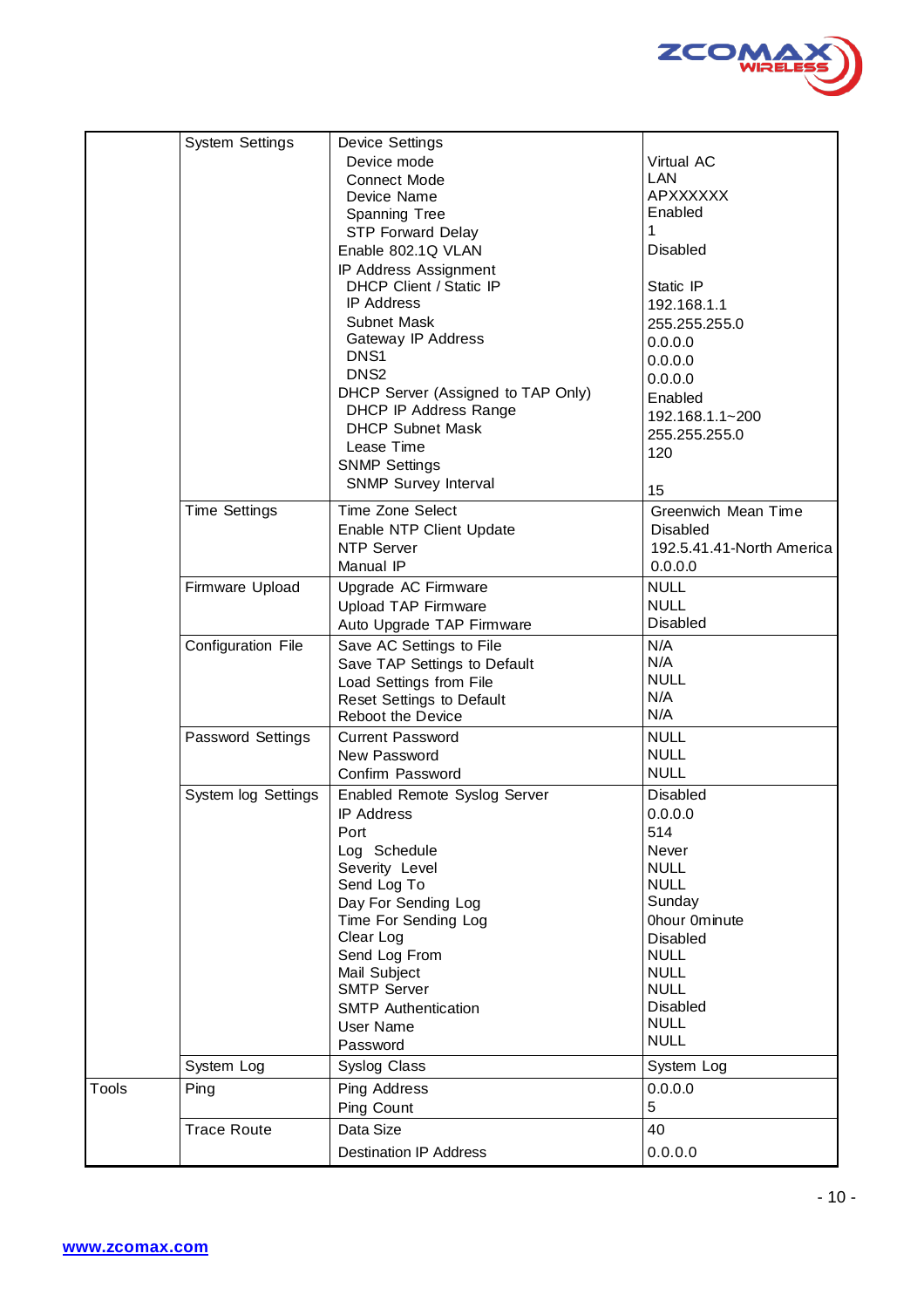

| <b>Function Catalog</b> | <b>Detail Function</b>   | <b>Default settings</b> |
|-------------------------|--------------------------|-------------------------|
| Web Language            | English/Chinese          | English                 |
| Information             | Information              | N/A                     |
| <b>Basic Settings</b>   | Device Mode              | Thin AP                 |
|                         | Device Name              | <b>APXXXXXX</b>         |
|                         | <b>DHCP Client</b>       | Enabled                 |
|                         | Static IP                | <b>Disabled</b>         |
|                         | <b>IP Address</b>        | 192.168.1.1             |
|                         | Subnet Mask              | 255.255.255.0           |
|                         | Gateway IP Address       | 0.0.0.0                 |
|                         | DNS <sub>1</sub>         | 0.0.0.0                 |
|                         | DNS <sub>2</sub>         | 0.0.0.0                 |
|                         | LAN                      | Enabled                 |
|                         | Internet                 | <b>Disabled</b>         |
|                         | <b>Advanced Settings</b> | <b>Disabled</b>         |
|                         | Management Port          | <b>RS 232</b>           |
|                         | FW Upgrade Port          | 21                      |
|                         | Enable 802.1Q VLAN       | <b>Disabled</b>         |
|                         | Management VLAN ID       | 0                       |

#### Table 2-3 Firmware Specification (Thin AP Mode)

#### **2.3 Power Adapter Specification**

Output: 24Vdc @ 1A

#### **2.4 Physical specification**

Table 2-4 Physical Specification

| <b>I</b> tems      | <b>Description</b>            |
|--------------------|-------------------------------|
| <b>I</b> Dimension | $205mm(L)x64mm(W)$ $x61mm(H)$ |
| Weight             | $\leq 500g$                   |
| <b>Enclosure</b>   | <b>IP55</b>                   |

#### **2.5 Environment specification**

Table 2-5 Environment Specification

| <b>Items</b>                        | <b>Device Description</b> | <b>Power Adapter Spec</b>      |
|-------------------------------------|---------------------------|--------------------------------|
| Operating Temperature(Max)          | $-20' \sim +70$ °C        | $0^{\circ}$ ~ +40 $^{\circ}$ C |
| Operating Humidity (non-condensing) | $10 - 95%$ RH             | $20 - 85%$ RH                  |
| Storage Temperature                 | $-40 \sim +70$ °C         | $-20 - +60$ °C                 |
| Storage Humidity (non-condensing)   | $10 - 95\%$ RH            | $5 - 95%$ RH                   |
| Warranty                            | 24 Months                 |                                |
| Green                               | RoHs / REACH Compliant    |                                |